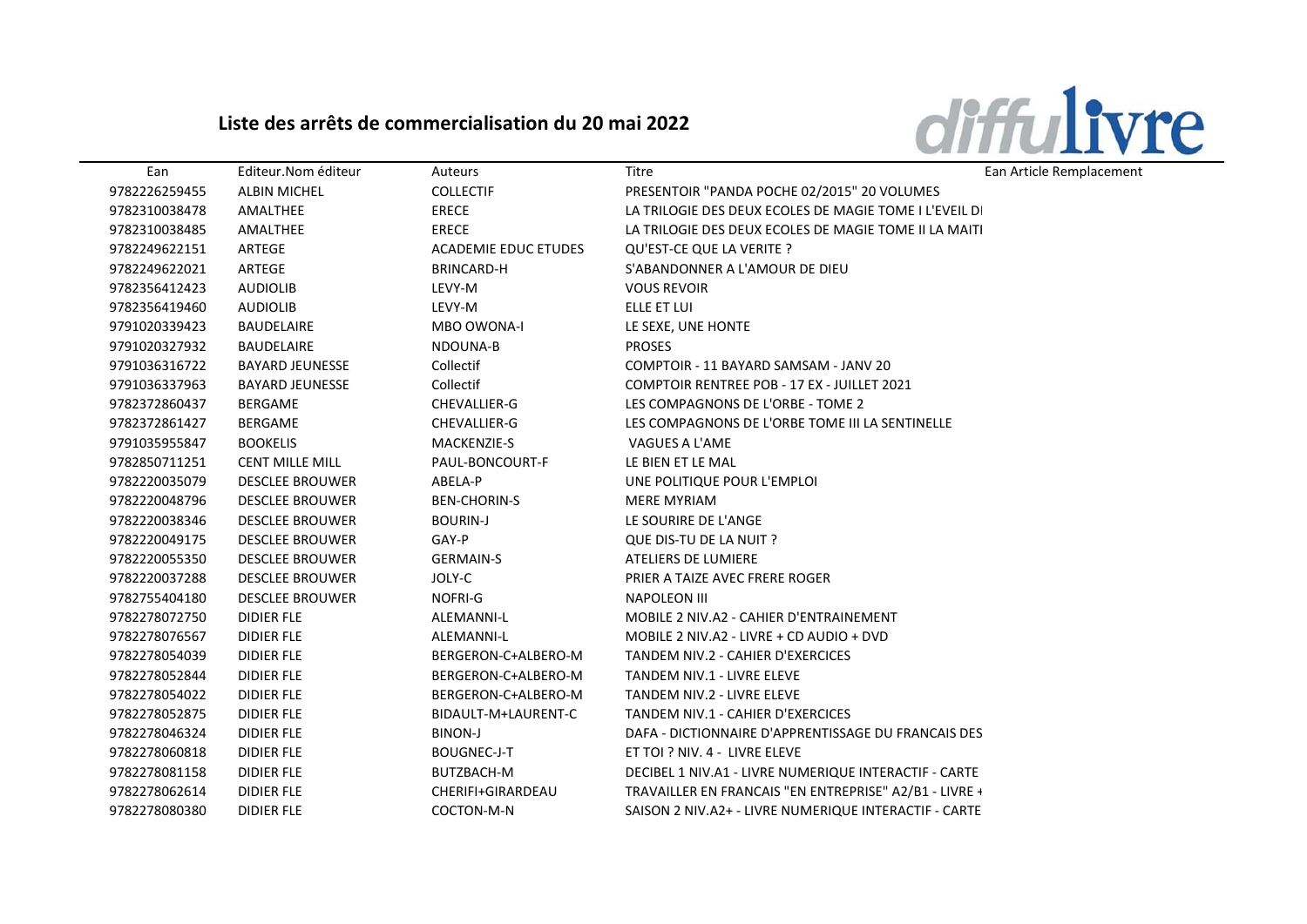| DIDIER FLE        | <b>COLLECTIF</b>     | MOBILE 1 NIV.A1 - CAHIER                               |
|-------------------|----------------------|--------------------------------------------------------|
| DIDIER FLE        | Collectif            | L'ATELIER NIV .B2 (ED.2021) - CARTE DE TELECHARGEMENT  |
| <b>DIDIER FLE</b> | <b>COLLECTIF</b>     | MOBILE 1 NIV.A1 - LIVRE + CD AUDIO + DVD               |
| DIDIER FLE        | Collectif            | PASSE - PASSE NIV. 3 - CARTE DE TELECHARGEMENT - PACK  |
| DIDIER FLE        | <b>FIPF</b>          | FUNAMBULE - CD-ROM                                     |
| <b>DIDIER FLE</b> | <b>GILLMANN</b>      | TRAVAILLER EN FRANCAIS "EN ENTREPRISE" A1/A2 - LIVRE + |
| DIDIER FLE        | HEU-E                | LE NOUVEL EDITO B1 - CD-ROM D'EXERCICES                |
| DIDIER FLE        | HEU-E                | EDITO B2 -2015- CARTE TELECHARGEMENT ELEVE/ENSEIGN     |
| <b>DIDIER FLE</b> | LAVENNE+BERARD       | <b>GRAMMAIRE UTILE DU FRANCAIS - LIVRE</b>             |
| DIDIER FLE        | LE BOUGNEC-J.T       | ET TOI ? NIV.1 - CAHIER                                |
| DIDIER FLE        | LE BOUGNEC-J.T       | ET TOI ? NIV.2 - CAHIER                                |
| <b>DIDIER FLE</b> | LE BOUGNEC-J.T       | ET TOI ? NIV.3 - CAHIER D'EXERCICES                    |
| <b>DIDIER FLE</b> | LE BOUGNEC-J.T       | ET TOI ? NIV. 4 - CAHIER D'EXERCICES                   |
| DIDIER FLE        | LE BOUGNEC-J.T       | ET TOI ? NIV.1 - LIVRE ELEVE                           |
| DIDIER FLE        | LE BOUGNEC-J.T       | ET TOI ? NIV.2 - LIVRE ELEVE                           |
| <b>DIDIER FLE</b> | LE BOUGNEC-J.T       | ET TOI ? NIV.3 - LIVRE ELEVE                           |
| DIDIER FLE        | LE BOUGNEC-J.T       | ET TOI ? NIV.2 - CD CLASSE                             |
| DIDIER FLE        | LE BOUGNEC-J-T       | ET TOI ? NIV.1 - CD CLASSE                             |
| <b>DIDIER FLE</b> | LE BOUGNEC-J-T       | ET TOI ? NIV.3 - CD CLASSE                             |
| <b>DIDIER FLE</b> | LE BOUGNEC-J-T       | ET TOI ? NIV. 4 - CD CLASSE                            |
| DIDIER FLE        | LEMEUNIER-V          | LIGNE DIRECTE 1 NIV.A1 - CAHIER + CD-ROM               |
| <b>DIDIER FLE</b> | LEMEUNIER-V          | LIGNE DIRECTE 2 NIV.A2.1 - CAHIER + CD-ROM             |
| <b>DIDIER FLE</b> | LEMEUNIER-V          | LIGNE DIRECTE 3 NIV.A2 - CAHIER + CD-ROM               |
| DIDIER FLE        | LEMEUNIER-V          | LIGNE DIRECTE 1 NIV.A1 - LIVRE ELEVE + CD AUDIO        |
| <b>DIDIER FLE</b> | LEMEUNIER-V          | LIGNE DIRECTE 2 NIV.A2.1 - LIVRE ELEVE + CD AUDIO      |
| DIDIER FLE        | LEMEUNIER-V          | LIGNE DIRECTE 3 NIV.A2 - LIVRE + CD AUDIO              |
| DIDIER FLE        | LOISEAU-Y            | <b>CONNEXIONS 1 - CAHIER ANGLOPHONE</b>                |
| <b>DIDIER FLE</b> | LOISEAU-Y            | <b>CONNEXIONS 3 - LIVRE ELEVE</b>                      |
| DIDIER FLE        | LOISEAU-Y+MERIEUX-R  | CONNEXIONS 1 - CAHIER + CD                             |
| DIDIER FLE        | LOISEAU-Y+MERIEUX-R  | CONNEXIONS 2 - CAHIER + CD                             |
| <b>DIDIER FLE</b> | LOISEAU-Y+MERIEUX-R  | <b>CONNEXIONS 1 - LIVRE ELEVE</b>                      |
| <b>DIDIER FLE</b> | LOISEAU-Y+MERIEUX-R  | <b>CONNEXIONS 2 - LIVRE ELEVE</b>                      |
| DIDIER FLE        | MARCHOIS-C+KERMANN-S | LUDO ET SES AMIS 2 NIV.A1.2 (ED.2015) LIVRE NUMERIQUE  |
| DIDIER FLE        | MARTINS-C+MALIBAT-J- | SONS ET INTONATION - LIVRE                             |
| DIDIER FLE        | MARTINS-C+MALIBAT-J- | SONS ET INTONATIONS - CD AUDIO                         |
| DIDIER FLE        | MERIEUX-R            | LATITUDES 1 VERSION ANGLOPHONE NIV.1 - CAHIER + CD     |
| DIDIER FLE        | MERIEUX-R            | CONNEXIONS 3 - CAHIER + CD                             |
| <b>FAYARD</b>     | SCHOPENHAUER-A       | AU-DELA DE LA PHILOSOPHIE UNIVERSITAIRE                |
|                   |                      |                                                        |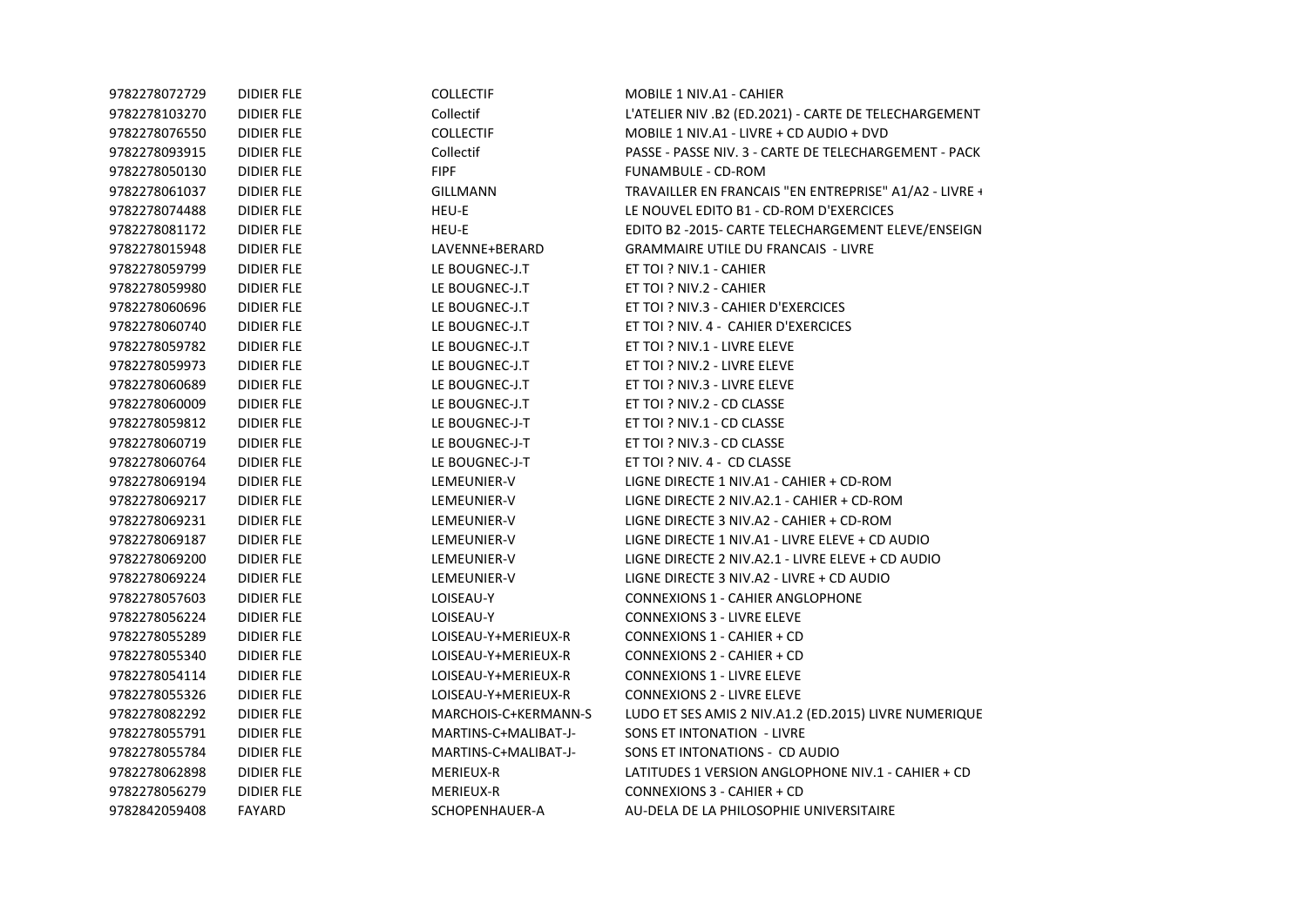| 9782213016986 | FAYARD                 | SERVAN-SCHREIBER-J.L | LE RETOUR DU COURAGE                            |               |
|---------------|------------------------|----------------------|-------------------------------------------------|---------------|
| 9782855573861 | <b>FRANCE AGRICOLE</b> | PERIQUET-JC          | RACES DE POULES ET DE COQS DE FRANCE            | 9782855577111 |
| 9782855573458 | <b>FRANCE AGRICOLE</b> | PERREAU-JM           | LE TROUPEAU BOVIN LAITIER                       | 9782855577920 |
| 3277450281465 | GAUTIER L/2 COQ        | Collectif            | PACK 9 EX - 50 GRANDES GOMMETTES                |               |
| 3277450295707 | GAUTIER L/2 COQ        | Collectif            | PACK 12 VOL LIVRES MARIONNETTES A DOIGTS 032019 |               |
| 3277450308384 | GAUTIER L/2 COQ        | Collectif            | <b>BOITE 16 EX JEUX BATTLE</b>                  |               |
| 3277450328474 | GAUTIER L/2 COQ        | Collectif            | PACK REGLETTE ATELIERS DU CALME 10/2021         |               |
| 3277450328382 | GAUTIER L/2 COQ        | Collectif            | DISPLAY 35 EX ATELIERS DU CALME 06/2021         |               |
| 3277450328467 | GAUTIER L/2 COQ        | Collectif            | DISPLAY 35 EX ATELIERS DU CALME 06/2021 SPE CRF |               |
| 3277450328412 | GAUTIER L/2 COQ        | Collectif            | BOX 70 EX ATELIERS DU CALME 06/2021 LDS         |               |
| 3277450328436 | GAUTIER L/2 COQ        | Collectif            | BOX 70 EX ATELIERS DU CALME 06/2021 SPE CRF     |               |
| 3277450328443 | GAUTIER L/2 COQ        | Collectif            | BOX 70 EX ATELIERS DU CALME 06/2021 SPE AUCHAN  |               |
| 9782246794912 | GRASSET FASQ.          | <b>BUKOWSKI-C</b>    | CONTES DE LA FOLIE ORDINAIRE                    |               |
| 9782246277316 | <b>GRASSET FASQ.</b>   | <b>BUKOWSKI-C</b>    | CONTES DE LA FOLIE ORDINAIRE                    |               |
| 3277450331047 | H.EDU.PARASCOL.        | Collectif            | SEL. 21 POUR COMPRENDRE FNAC 2021               |               |
| 3277450329587 | H.EDU.PARASCOL.        | Collectif            | PRES. 80 POUR COMPRENDRE TLM 2021               |               |
| 3277450317744 | HACH.TOURISME          | Collectif            | ROUTARD - COLONNE 50 EX - LDS - MARS 2022       |               |
| 3277450323271 | HAT.PARASC.            | Collectif            | COMPTOIR 20 EX CAHIERS DE VACANCES              |               |
| 9782401066861 | HAT.PARASC.            | Collectif            | <b>COLIS JEUX ETE 20 EX</b>                     |               |
| 3277450155957 | HAT.PARASC.            | Collectif            | PLV LICENCES HATIER - LDS 40 EX                 |               |
| 9782401067134 | HAT.PARASC.            | Collectif            | <b>COLIS TOUT SAVOIR FNAC No7</b>               |               |
| 9782401067172 | HAT.PARASC.            | Collectif            | <b>COLIS JEUX TOUSSAINT 24 EX</b>               |               |
| 3277450323219 | HAT.PARASC.            | Collectif            | COLIS HATIER HEROS 48 EX POUR PLV CULTURA 90 EX |               |
| 9782401039353 | HAT.PARASC.            | Collectif            | <b>COLIS HEROS HATIER 48 EX</b>                 |               |
| 3277450323264 | HAT.PARASC.            | Collectif            | OP LDS POB PAT PATROUILLE 50 EX                 |               |
| 9782401067080 | HAT.PARASC.            | Collectif            | <b>COLIS JEUX VACANCES FNAC No2</b>             |               |
| 9782401035843 | HAT.PARASC.            | Collectif            | COLIS FNAC No2 - MES JEUX DE VACANCES 49EX      |               |
| 9782401038332 | HAT.PARASC.            | Collectif            | COLIS 2 - HATIER - MES JEUX DE VACANCES FNAC 19 |               |
| 3277450155889 | HAT.PARASC.            | Collectif            | <b>COLONNE PAT PATROUILLE 70 EX</b>             |               |
| 3277450155919 | HAT.PARASC.            | Collectif            | COLONNE PAT PATROUILLE 70 EX CULTURA            |               |
| 9782401067103 | HAT.PARASC.            | Collectif            | <b>COLIS CHOUETTE FNAC No4</b>                  |               |
| 9782401035201 | HAT.PARASC.            | Collectif            | OP MES JEUX DE VACANCES PLV 72 EX               |               |
| 9782401035744 | HAT.PARASC.            | Collectif            | OP MES JEUX DE VACANCES PLV 72 EX CULTURA       |               |
| 9782401036291 | HAT.PARASC.            | Collectif            | BOX MES JEUX DE VACANCES 72 EX                  |               |
| 9782401037489 | HAT.PARASC.            | Collectif            | BOX MES JEUX DE VACANCES 72 EX CULTURA          |               |
| 9782401038240 | HAT.PARASC.            | Collectif            | PLV HLI MES JEUX DE VACANCES 72 EX              |               |
| 9782401039315 | HAT.PARASC.            | Collectif            | PLV MJV + CDV NATURE 80 EX                      |               |
| 3277450155872 | HAT.PARASC.            | Collectif            | PLV PAT PATROUILLE VACANCES HATIER 95EX AUCHAN  |               |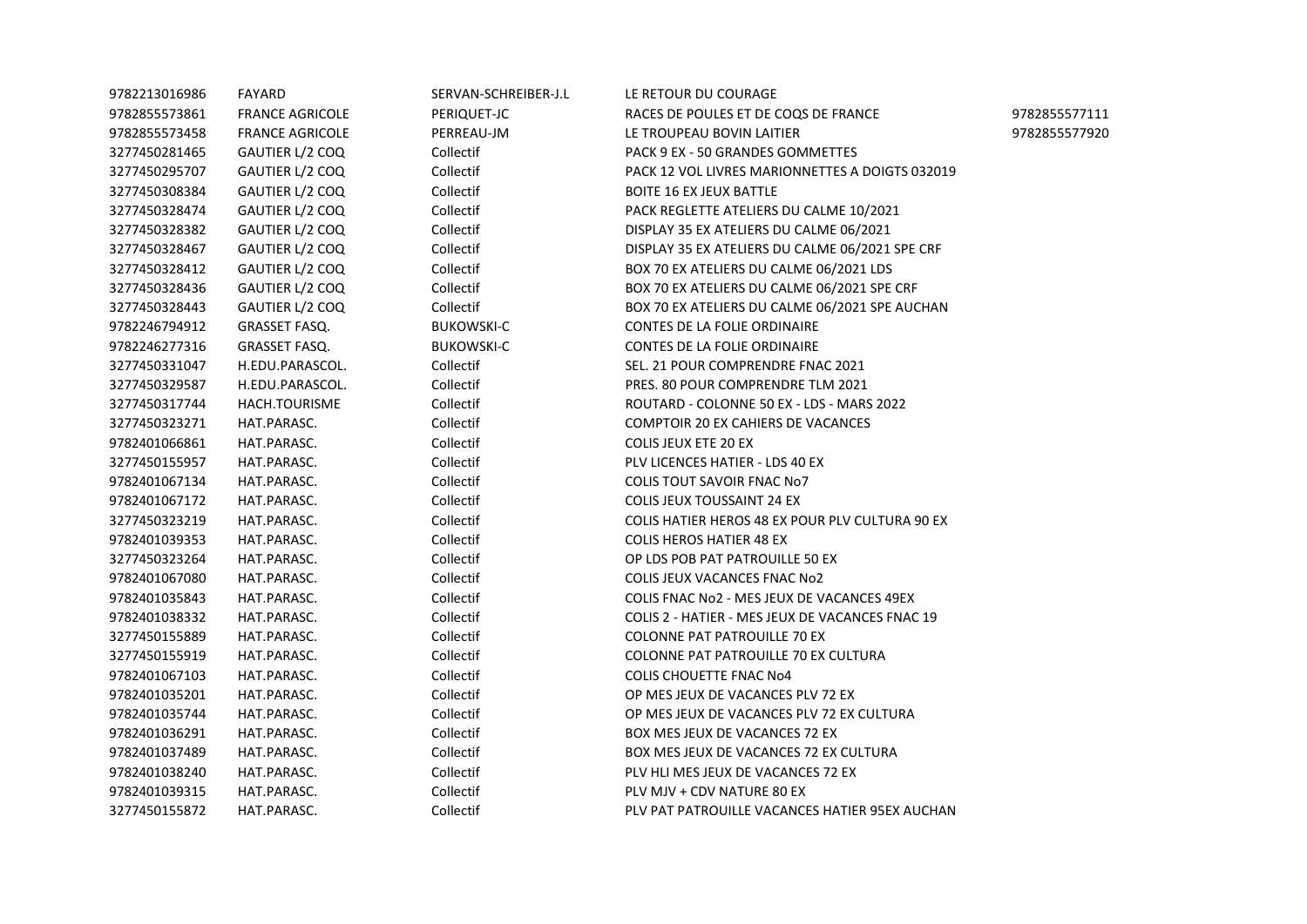| 9782401039322 | HAT.PARASC.        | Collectif        | <b>COLIS HEROS HATIER 112 EX</b>                          |               |
|---------------|--------------------|------------------|-----------------------------------------------------------|---------------|
| 9782401067233 | HAT.PARASC.        | Collectif        | <b>BOX TOUT SAVOIR 67 EX</b>                              |               |
| 9782401066137 | HAT.PARASC.        | Collectif        | GRAND BOX HATIER VACANCES + CDV NATURE 160 EX             |               |
| 9782401066823 | HAT.PARASC.        | Collectif        | GRAND BOX HATIER VACANCES + CDV NATURE 160 EX CULT        |               |
| 9782401037427 | HAT.PARASC.        | Collectif        | BOX 165 EX JEUX VACS + PAT PATR CARREFOUR                 |               |
| 9782401035195 | HAT.PARASC.        | Collectif        | OP MES JEUX DE VACANCES PLV 165 EX                        |               |
| 9782401035737 | HAT.PARASC.        | Collectif        | OP MES JEUX DE VACANCES PLV 165 EX CULTURA                |               |
| 9782401037472 | HAT.PARASC.        | Collectif        | BOX MES JEUX DE VACANCES 165 EX CULTURA                   |               |
| 9782401066793 | HAT.PARASC.        | Collectif        | GRAND BOX CULTURA MJV VACANCES 2021 - 165 EX + PRIN       |               |
| 9782401066052 | HAT.PARASC.        | Collectif        | <b>GRAND BOX TOUT SAVOIR VACANCES 80 EX</b>               |               |
| 9782401066847 | HAT.PARASC.        | Collectif        | GRAND BOX CULTURA TOUT SAVOIR VACANCES 80 EX              |               |
| 9782401066182 | HAT.PARASC.        | Collectif        | OP LDS HATIER VACANCES + MJV 175 EX                       |               |
| 9782401067752 | HAT.PARASC.        | Collectif        | OP SOUTIEN 170 EX CULTURA                                 |               |
| 9782401039292 | HAT.PARASC.        | Collectif        | PLV MJV + CDV NATURE 250 EX                               |               |
| 9782401037410 | HAT.PARASC.        | Collectif        | BOX 250 EX JEUX VACS + PAT PATR CARREFOUR                 |               |
| 9782401066779 | HAT.PARASC.        | Collectif        | <b>GRAND BOX DOUBLE CULTURA MJV VACANCES 2021 - 250 -</b> |               |
| 9782401066731 | HAT.PARASC.        | Collectif        | DOUBLE-BOX CARREFOUR 350 EX CDV + JDV + LICENCES          |               |
| 9782278083169 | HAT.PARASC.        | <b>DIDER</b>     | <b>COMPTOIR 24 PAPER PLANES TEENS 2015</b>                |               |
| 9782376768999 | <b>JUNO PUBLIS</b> | JENSEN-S         | EVAN                                                      |               |
| 9782376769842 | <b>JUNO PUBLIS</b> | JENSEN-S         | IL N'ETAIT PAS UNE FOIS                                   |               |
| 9782035974655 | LAR.DICTIONNAIR    | <b>COLLECTIF</b> | DICTIONNAIRE MINI ANGLAIS                                 | 9782036004320 |
| 9782035974747 | LAR.DICTIONNAIR    | <b>COLLECTIF</b> | DICTIONNAIRE MINI ESPAGNOL                                | 9782036004344 |
| 9780245509001 | LAR.DICTIONNAIR    | <b>COLLECTIF</b> | PARLER LE FINNOIS EN VOYAGE                               | 9782818708620 |
| 9780245509025 | LAR.DICTIONNAIR    | <b>COLLECTIF</b> | PARLER LE HONGROIS EN VOYAGE                              | 9782818708613 |
| 9782818703281 | LAR.DICTIONNAIR    | <b>COLLECTIF</b> | HARRAP'S PARLER LE TURC EN VOYAGE                         | 9782818708606 |
| 9782818704271 | LAR.DICTIONNAIR    | <b>COLLECTIF</b> | HARRAP'S PARLER L'INDONESIEN EN VOYAGE                    | 9782818708590 |
| 9782035974730 | LAR.DICTIONNAIR    | <b>COLLECTIF</b> | DICTIONNAIRE MINI PLUS ANGLAIS                            | 9782036004337 |
| 9782035974754 | LAR.DICTIONNAIR    | <b>COLLECTIF</b> | DICTIONNAIRE MINI PLUS ESPAGNOL                           | 9782036004351 |
| 9782818703366 | LAR.DICTIONNAIR    | <b>COLLECTIF</b> | HARRAP'S CAHIER DE VACANCES ADOS SPECIAL AURIEZ-VOI       | 9782818708682 |
| 9782818703830 | LAR.DICTIONNAIR    | <b>COLLECTIF</b> | HARRAP'S METHODE EXPRESS CHINOIS LIVRE                    | 9782818707562 |
| 9782818706022 | LAR.DICTIONNAIR    | <b>COLLECTIF</b> | TOUT LE VOCABULAIRE DE LA PRESSE ANGLO-SAXONNE            | 9782818708507 |
| 9782818703847 | LAR.DICTIONNAIR    | <b>COLLECTIF</b> | HARRAP'S METHODE EXPRESS CHINOIS 2CD + LIVRE              | 9782818705926 |
| 9782818702307 | LAR.DICTIONNAIR    | <b>COLLECTIF</b> | HARRAP'S METHODE INTEGRALE D'ARABE 2 CD + LIVRE           | 9782818707647 |
| 9782035944085 | LAR.DICTIONNAIR    | Collectif        | BOX UNE SAISON AU ZOO CDV 2021                            |               |
| 9782036007772 | LAR.DICTIONNAIR    | Collectif        | <b>ILOT 202 VOL LDS 2021</b>                              |               |
| 9782281142730 | LE MONITEUR        | <b>ASCENT</b>    | AUTODESK REVIT POUR LES BUREAUX D'ETUDES STRUCTUR         |               |
| 9782281134490 | LE MONITEUR        | <b>CHARREL-N</b> | CODE COMMENTE DE LA COMMANDE PUBLIQUE                     | 9782281135190 |
| 9782281133561 | LE MONITEUR        | <b>COLLECTIF</b> | L'ASSURANCE CONSTRUCTION                                  | 9782281135404 |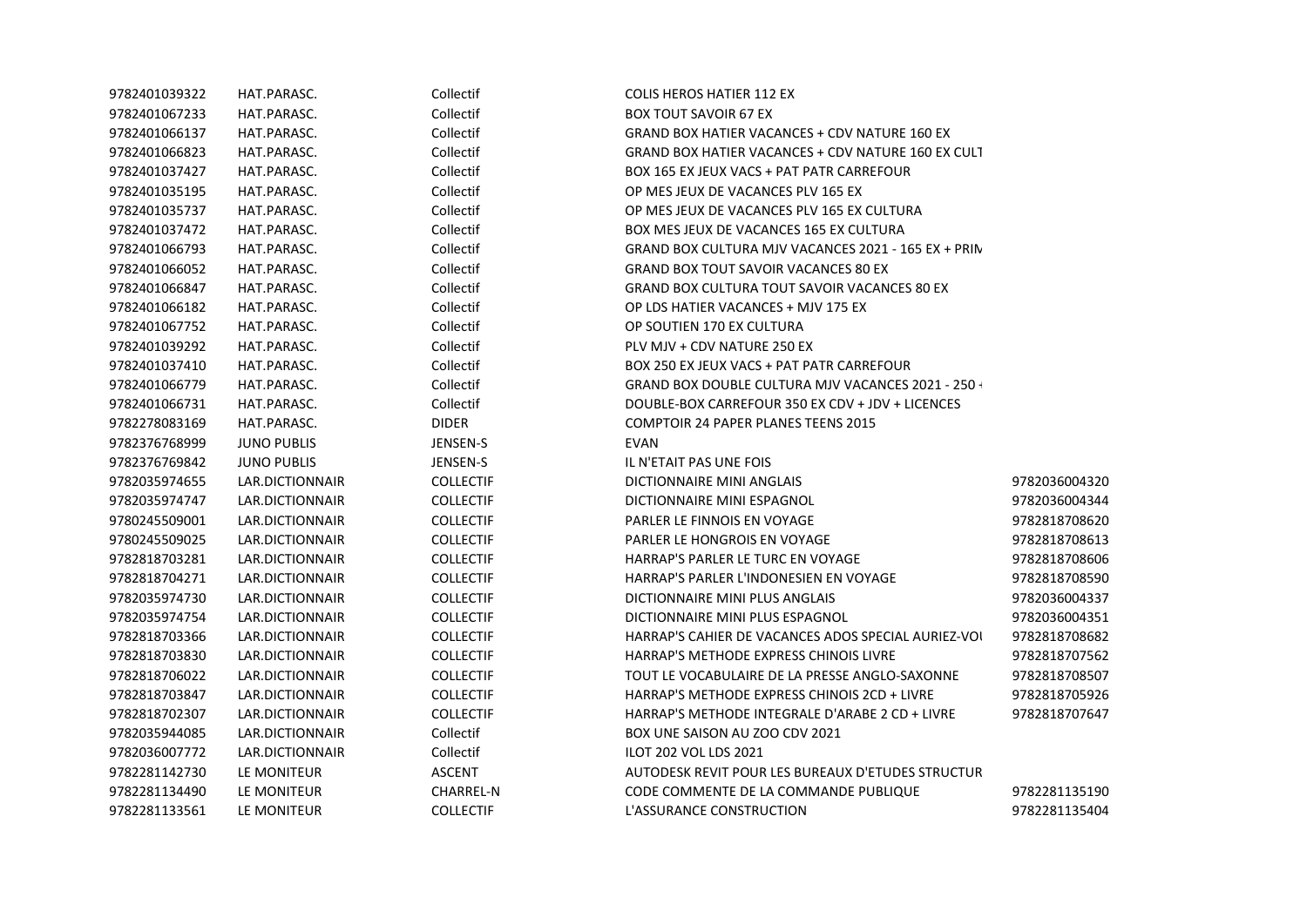| 9791026279648 | LIBRINOVA        | ALAUZET-E              | LE MAITRE GOLEM                                      |               |
|---------------|------------------|------------------------|------------------------------------------------------|---------------|
| 9791026282655 | LIBRINOVA        | BALDARAS-E             | <b>IMPURS</b>                                        |               |
| 9791026249610 | LIBRINOVA        | BOYET-A                | IL S'AGIRAIT DE GRANDIR                              |               |
| 9791026230250 | LIBRINOVA        | CHRIZEN-S              | L'ETRANGE UNIVERS DU SCHIZOPHRENE                    |               |
| 9791026254324 | LIBRINOVA        | COUSTEIX-D             | LE JARDIN DU FOND                                    |               |
| 9791026273974 | LIBRINOVA        | D AGUILAR-R            | KARMA PHENIX                                         |               |
| 9791026283270 | <b>LIBRINOVA</b> | DEYBER-J               | A L'AUBE S'EN VA LA LUNE                             |               |
| 9791026281306 | LIBRINOVA        | <b>FAUCHEUX-N</b>      | L'AVIS D'ARTISTE                                     |               |
| 9791026259695 | LIBRINOVA        | <b>GODEC PRIGENT-E</b> | ET D'AVOIR SU M'ETENDRE                              |               |
| 9791026252733 | LIBRINOVA        | JANE-L                 | <b>MERCI ET BONNE ROUTE</b>                          |               |
| 9791026253501 | LIBRINOVA        | LOIZIC-M               | DECOUVERTE MACABRE AU MUSEE                          |               |
| 9791026279730 | LIBRINOVA        | ROBERT-G               | MA VIE EN BLOG - II                                  |               |
| 9791026280712 | LIBRINOVA        | SUPPER-C               | EPERDUMENT TOXIQUE                                   |               |
| 9791026275626 | LIBRINOVA        | YARMOND-S              | AMOUR, GLUTEN ET SORORITE                            |               |
| 9782016288122 | LIV.POCHE JEUNE  | PIETRI-A               | LES MIROIRS DU PALAIS - TOME 1                       |               |
| 9782016288252 | LIV.POCHE JEUNE  | PIETRI-A               | LES MIROIRS DU PALAIS - TOME 2                       |               |
| 9782017868545 | LIV.POCHE JEUNE  | PIETRI-A               | LES MIROIRS DU PALAIS - TOME 3                       |               |
| 9781326848002 | LULU BOOKS       | DELBAERE-N             | LAISSEZ-MOI LEUR DIRE                                |               |
| 9782501157483 | <b>MARABOUT</b>  | <b>ALLOCINE</b>        | CAHIER DE VACANCES - ALLOCINE                        |               |
| 9782501157360 | <b>MARABOUT</b>  | ARS                    | ESCAPE GAME - SUR LA PISTE DU CORBEAU                |               |
| 9782501157377 | MARABOUT         | ARS                    | ESCAPE GAME - PRIS DANS LA NEIGE                     |               |
| 9782501136129 | <b>MARABOUT</b>  | AVANZI-V               | TROUVER SON POINT G-ENIAL                            |               |
| 9782501152662 | MARABOUT         | BARNES-A               | LA SEMAINE DE 4 JOURS (PAYES 5)                      |               |
| 9782501161527 | <b>MARABOUT</b>  | <b>BASFORD-J</b>       | AGENDA BASFORD A COLORIER 2022                       | 9782501171656 |
| 9782501158206 | <b>MARABOUT</b>  | BASTOS-M               | MES PETITES ROUTINES - TELETRAVAIL EN TOUTE SERENITE |               |
| 9782501152969 | <b>MARABOUT</b>  | BAYLE-M                | LE CAHIER ESCAPE GAME : SURVIE EN PLEINE MER         |               |
| 9782501125789 | <b>MARABOUT</b>  | BENAMRAN-B             | E-PENSER LE JEU                                      |               |
| 9782501126731 | <b>MARABOUT</b>  | BERGER-S               | ZERO BLABLA - ANTI STRESS                            |               |
| 9782501157254 | <b>MARABOUT</b>  | <b>BLACK PREMIUM</b>   | BLOC BLACK PREMIUM - MANDALA VEGETAL                 |               |
| 9782501141796 | MARABOUT         | <b>BLACK PREMIUM</b>   | <b>BLACK PREMIUM: CHATONS</b>                        |               |
| 9782501141789 | MARABOUT         | <b>BLACK PREMIUM</b>   | BLACK PREMIUM MANDALA FLEURIS                        |               |
| 9782501149778 | <b>MARABOUT</b>  | <b>BLACK-K</b>         | JE CUISINE POUR LA SEMAINE EN 30 MINUTES             |               |
| 9782501156363 | <b>MARABOUT</b>  | <b>BLACK-K</b>         | JE CUISINE POUR LA SEMAINE - GRANDE TRIBU            |               |
| 9782501156370 | MARABOUT         | BLACK-K                | JE CUISINE POUR LA SEMAINE - PETIT BUDGET            |               |
| 9782501152952 | <b>MARABOUT</b>  | BOISSE-C               | LE CAHIER ESCAPE GAME : PANIQUE DANS VILLE           |               |
| 9782501155168 | <b>MARABOUT</b>  | <b>BONIFAS-S</b>       | BOITE DE JEU ESCAPE GAME : LE PIEGE DE L'ESPACE      |               |
| 9782501100335 | <b>MARABOUT</b>  | <b>BOSWELL-F</b>       | ASSIETTES VEGAN                                      |               |
| 9782501161534 | <b>MARABOUT</b>  | <b>BRAVI-S</b>         | AGENDA LES PARESSEUSES 2022                          |               |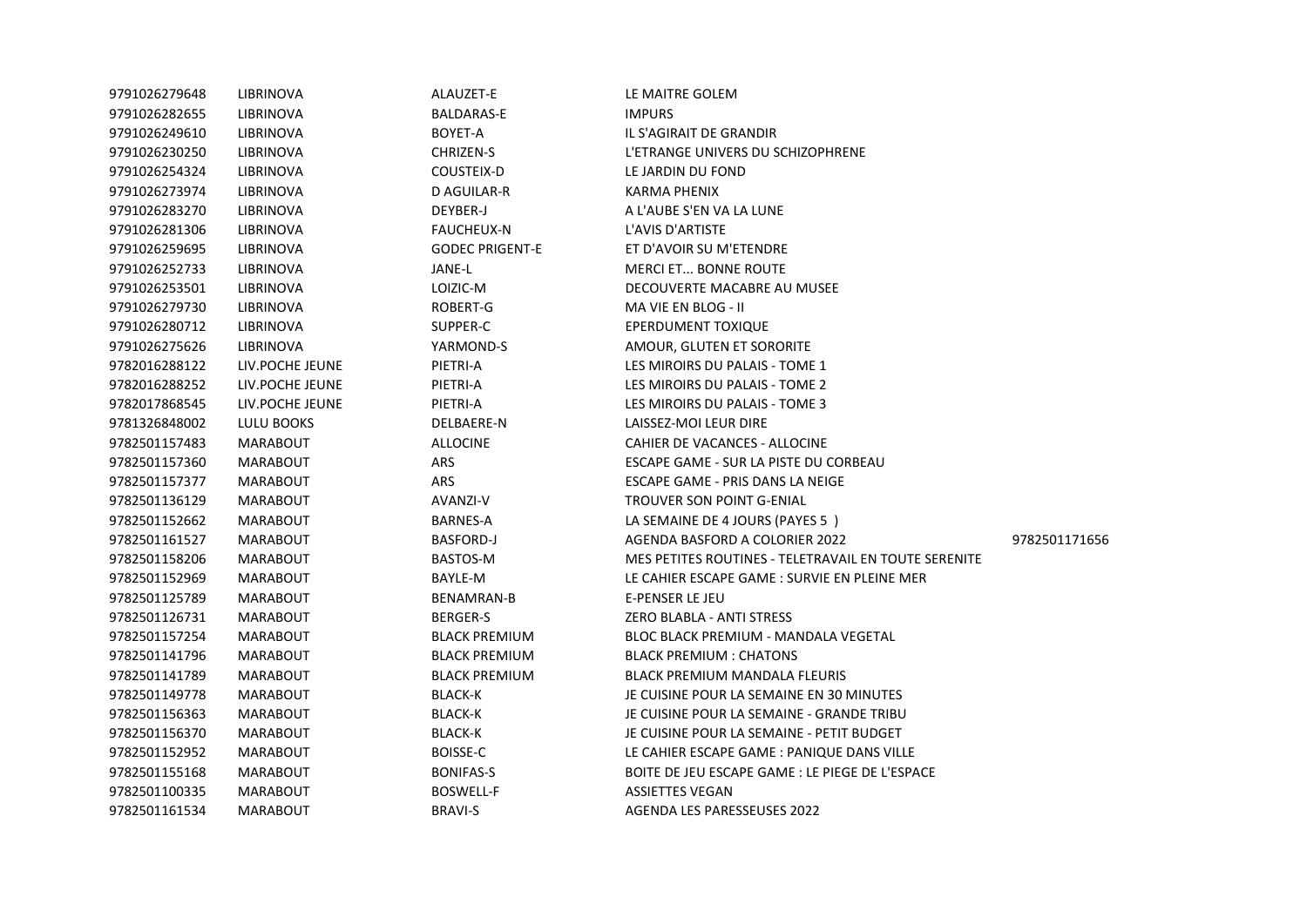| 9782501145398 | <b>MARABOUT</b> | BUSSI-M+BIZET-F     | MICHEL BUSSI ET FREDERIQUE BIZET PRESENTENT : LE GRAI  |               |
|---------------|-----------------|---------------------|--------------------------------------------------------|---------------|
| 9782501117289 | MARABOUT        | CAHIER DU JARDINIER | LES CAHIERS DU JARDINIER - J'ADOPTE UNE PLANTE         |               |
| 9782501147699 | MARABOUT        | CAHIER DU JARDINIER | LES CAHIERS DU JARDINIER - CULTIVER DES FRUITS ET LEGU |               |
| 9782501139953 | <b>MARABOUT</b> | CAHIER DU JARDINIER | LES CAHIERS DU JARDINIER : J'AIME LES MAUVAISES HERBE! |               |
| 9782501142366 | <b>MARABOUT</b> | CASTELLO-L          | SUPER FACILE FRITEUSE SANS HUILE                       |               |
| 9782501133470 | MARABOUT        | CHEVIGNARD-G        | DE MON CANAPE A LA COURSE LA PLUS DURE AU MONDE        | 9782501171021 |
| 9782501142182 | MARABOUT        | CHOVANCOVA-I        | PAIN COCOTTE                                           |               |
| 9782501157278 | MARABOUT        | CLOUZET-P+HUBER-L   | PAUL VOUS RACONTE 12 DESTINS DIGNES DE FICTION         |               |
| 9782501130158 | MARABOUT        | <b>COLLECTIF</b>    | LE PETIT LIVRE DE COLORIAGE : OURS                     |               |
| 9782501130042 | MARABOUT        | <b>COLLECTIF</b>    | MULCH ET PAILLIS MODE D'EMPLOI                         |               |
| 9782501130257 | MARABOUT        | <b>COLLECTIF</b>    | JARDINER SUR DES BOTTES DE PAILLE                      |               |
| 9782501097710 | <b>MARABOUT</b> | Collectif           | MINI BOITE A BLAGUES CARAMBAR                          |               |
| 9782501123235 | MARABOUT        | <b>COLLECTIF</b>    | MINI-BOITE APERO CULTE SPECIAL SERIES                  |               |
| 9782501123242 | <b>MARABOUT</b> | <b>COLLECTIF</b>    | MINI-BOITE APERO CULTE SPECIAL FILMS ET REPLIQUES      |               |
| 9782501130974 | <b>MARABOUT</b> | <b>COLLECTIF</b>    | MINI-BOITE APERO CULTE ANNEES 2000                     |               |
| 9782501136075 | MARABOUT        | <b>COLLECTIF</b>    | APERO CULTE SOIREE FILLES                              |               |
| 9782501151917 | <b>MARABOUT</b> | Collectif           | APERO CULTE SPECIAL CHANSON FRANCAISE                  |               |
| 9782501151894 | <b>MARABOUT</b> | Collectif           | APERO CULTE SPECIAL DELIRE                             |               |
| 9782501157445 | MARABOUT        | <b>COLLECTIF</b>    | CAHIER DE VACANCES - ENQUETES CRIMINELLES              |               |
| 9782501157452 | <b>MARABOUT</b> | <b>COLLECTIF</b>    | CAHIER DE VACANCES - ENIGMES ET CASSE-TETE             |               |
| 9782501130134 | MARABOUT        | <b>COLLECTIF</b>    | <b>BLACK PREMIUM LICORNES</b>                          | 9782501148368 |
| 9782501130233 | MARABOUT        | <b>COLLECTIF</b>    | 100 FICHES SPECIALES BONZAIS                           |               |
| 9782501120760 | <b>MARABOUT</b> | <b>COLLECTIF</b>    | SANS GLUTEN                                            |               |
| 9782501160278 | <b>MARABOUT</b> | <b>COLLECTIF</b>    | MINI AGENDA FAMILIAL 2021-2022                         |               |
| 9782501157605 | <b>MARABOUT</b> | <b>COLLECTIF</b>    | CAHIER DE VACANCES - HASBRO                            |               |
| 9782501157490 | MARABOUT        | <b>COLLECTIF</b>    | CAHIER DE VACANCES - LE ROUTARD FRANCE                 |               |
| 9782501157506 | MARABOUT        | <b>COLLECTIF</b>    | CAHIER DE VACANCES - MEMOIRE AVEC PEAK                 |               |
| 9782501093316 | <b>MARABOUT</b> | <b>COLLECTIF</b>    | JE CUISINE AVEC UN BABY ROBOT                          |               |
| 9782501125178 | <b>MARABOUT</b> | <b>COLLECTIF</b>    | JE CUISINE AVEC UN ROBOT CUISEUR - SPECIAL VEGETARIEN  |               |
| 9782501125550 | MARABOUT        | <b>COLLECTIF</b>    | JE CUISINE AVEC UN ROBOT CUISEUR                       |               |
| 9782501130295 | <b>MARABOUT</b> | <b>COLLECTIF</b>    | LES CAHIERS DU JARDINIER : PETIT PRECIS DE PERMACULTU  | 9782501170239 |
| 9782501133982 | <b>MARABOUT</b> | <b>COLLECTIF</b>    | RECETTES DE BEBE AVEC SOPHIE LA GIRAFE                 |               |
| 9782501136082 | <b>MARABOUT</b> | Collectif           | LA BOITE DE JEU SUPER CERVEAU                          |               |
| 9782501145213 | <b>MARABOUT</b> | <b>COLLECTIF</b>    | LA BOITE APERO CULTE - NED                             |               |
| 9782501153171 | MARABOUT        | Collectif           | LA BOITE DE JEU WHAT THE FUCK                          |               |
| 9782501153201 | <b>MARABOUT</b> | Collectif           | LA BOITE DE JEU ROYAL FAMILY                           |               |
| 9782501155045 | <b>MARABOUT</b> | Collectif           | BOITE PARENTS VS ENFANTS SPECIAL ECRANS                |               |
| 9782501155021 | <b>MARABOUT</b> | Collectif           | <b>BOITE APERO CULTE -2021</b>                         |               |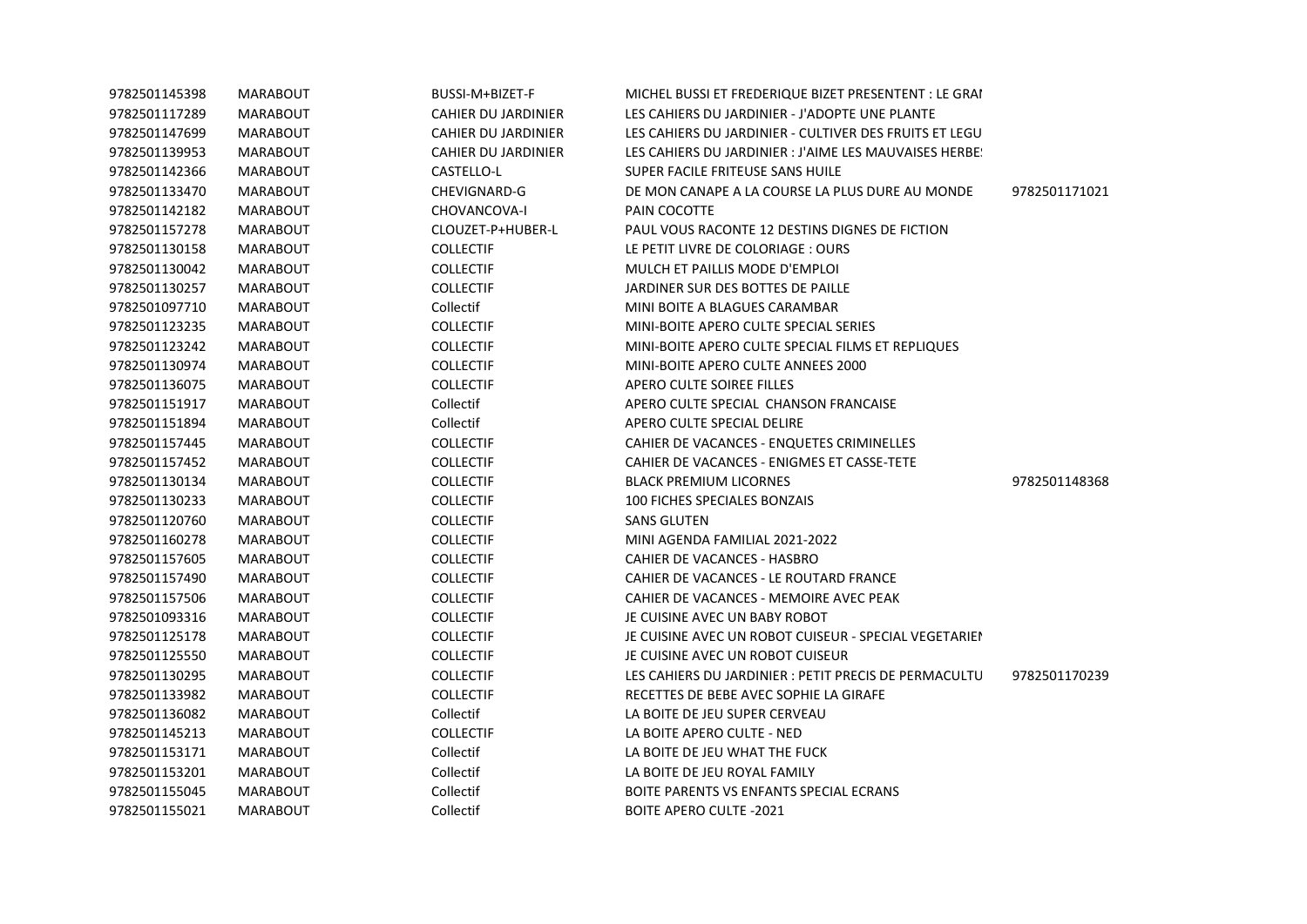| 9782501129206 | <b>MARABOUT</b> | <b>COLLECTIF</b>        | <b>JUSTE UNE CASSEROLE VEGGIE</b>                      |               |
|---------------|-----------------|-------------------------|--------------------------------------------------------|---------------|
| 9782501144995 | <b>MARABOUT</b> | <b>COLLECTIF</b>        | <b>DINERS EXPRESS</b>                                  |               |
| 9782501156561 | MARABOUT        | <b>COLLECTIF</b>        | COFFRET MUG MICHEL ET AUGUSTIN                         |               |
| 9782501160261 | MARABOUT        | <b>COLLECTIF</b>        | AGENDA FAMILIAL 2021-2022                              |               |
| 9782501154680 | MARABOUT        | Collectif               | CALENDRIER FAMILIAL MENSUEL 2021-2022                  |               |
| 9782501142687 | <b>MARABOUT</b> | <b>COLLECTIF</b>        | <b>COFFRET LE MUG M. REVE</b>                          |               |
| 9782501145428 | MARABOUT        | Collectif               | LA BOITE A QUIZ VIE DE CARABIN                         |               |
| 9782501153065 | MARABOUT        | <b>COLLECTIF</b>        | LA BOITE A QUIZ JAPAN CULTURE                          |               |
| 9782501120173 | <b>MARABOUT</b> | <b>COLLECTIF</b>        | <b>DECO PLANTE</b>                                     |               |
| 9782501142700 | MARABOUT        | <b>COLLECTIF</b>        | COFFRET LA GOURDE M. HEUREUX                           |               |
| 9782501153072 | MARABOUT        | Collectif               | SERENA                                                 |               |
| 9782501133890 | <b>MARABOUT</b> | <b>COLLECTIF</b>        | <b>CANAL FOOTBALL CLUB</b>                             |               |
| 9782501155205 | MARABOUT        | Collectif               | 50 EQUIPES NATIONALES DE LEGENDE                       |               |
| 9782501147606 | MARABOUT        | COUTARD-V               | LA ROUE DE LA PERMACULTURE                             |               |
| 9782501140621 | <b>MARABOUT</b> | <b>DIALLO-R</b>         | NE RESTE PAS A TA PLACE                                | 9782501150873 |
| 9782501114820 | MARABOUT        | DOE-J                   | APERO CULTE SPECIAL ANNEES 90'                         |               |
| 9782501114837 | MARABOUT        | DOE-J                   | APERO CULTE SPECIAL ANNEES 80'                         |               |
| 9782501116220 | <b>MARABOUT</b> | DOE-J                   | APERO CULTE SPECIAL KARAOKE                            |               |
| 9782501114844 | <b>MARABOUT</b> | DOE-J                   | APERO CULTE SPECIAL MIMES                              |               |
| 9782501135825 | MARABOUT        | DOE-J                   | MAXI DEFIS D'APERO - SPECIAL MIMES                     |               |
| 9782501162517 | MARABOUT        | EILISH-B                | <b>BILLIE EILISH - EDITION FRANCAISE</b>               |               |
| 9782501156943 | <b>MARABOUT</b> | <b>ETTORI-E</b>         | PARIS 20 AFFICHES A COLORIER ET A ENCADRER - EDITION / |               |
| 9782501139236 | MARABOUT        | FAUDA-ROLE-S            | <b>SUPER LUNCH BOX</b>                                 |               |
| 9782501155007 | MARABOUT        | FLAMAND-A               | BOITE DE JEU ESCAPE GAME : LE TEMPLE DU TRESOR MAU     |               |
| 9782501112000 | <b>MARABOUT</b> | <b>FORSSEN EHRLIN-C</b> | LE LAPIN QUI VEUT S'ENDORMIR                           |               |
| 9782501137423 | MARABOUT        | FOURCADE-M              | <b>MARTIN FOURCADE - EDITION ILLUSTREE</b>             |               |
| 9782501149846 | MARABOUT        | GARNIER-V               | ASSIETTES VEGGIE                                       |               |
| 9782501089180 | MARABOUT        | GREEN-F                 | LA BIBLE DES GREEN SMOOTHIES                           |               |
| 9782501135931 | MARABOUT        | HAMER-J                 | LE GRAND LIVRE DES ENIGMES ESCAPE GAME                 |               |
| 9782501150071 | <b>MARABOUT</b> | HAMER-MORTON-J          | ESCAPE GAME - LE KIT                                   |               |
| 9782501135849 | MARABOUT        | <b>HASBRO</b>           | LA BOITE DE JEU CRANIUM-MONOPOLY-TRIVIAL PURSUIT-P     |               |
| 9782501145220 | MARABOUT        | <b>HASBRO</b>           | LA BOITE APERO MULTI-JEUX                              |               |
| 9782501102018 | MARABOUT        | <b>HELM BAXTER-A</b>    | SOUPES SIMPLISSIMES                                    |               |
| 9782501145497 | MARABOUT        | <b>HERVIEUX-J</b>       | LE GRAND LIVRE DE L'ESCAPE GAME - DISPARITION A L'OPEI |               |
| 9782501139939 | MARABOUT        | HOPES-F                 | 100 FICHES TECHNIQUES DE TAILLE                        |               |
| 9782501142175 | MARABOUT        | JOLY-J                  | SYMBOLE CAKE                                           |               |
| 9782501128841 | <b>MARABOUT</b> | KILLEUSE-E              | <b>BODY POSITIVE ATTITUDE</b>                          |               |
| 9782501156516 | <b>MARABOUT</b> | LAURENDON-G-L           | RECETTES AUTHENTIQUES                                  |               |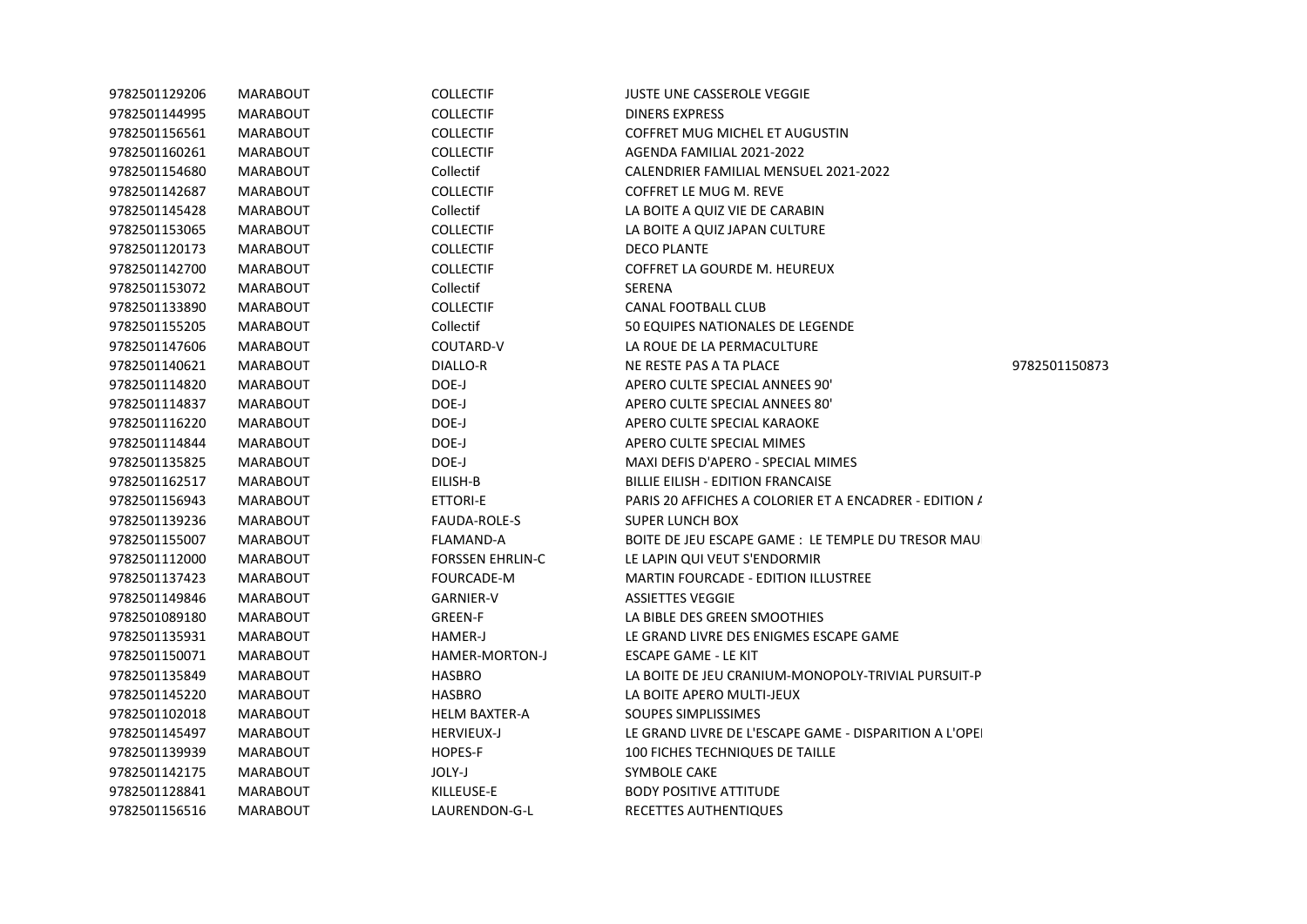| 9782501125956 | <b>MARABOUT</b> | <b>MADEMOISELLE NAVIE</b> | MINI BOITE ENTERREMENT DE VIE DE JEUNE FILLE        |               |
|---------------|-----------------|---------------------------|-----------------------------------------------------|---------------|
| 9782501144261 | <b>MARABOUT</b> | MARCHAND-V                | J'ARRETE DE ME PRENDRE LA TETE                      |               |
| 9782501121149 | MARABOUT        | <b>MARGAUX MOTIN</b>      | LA BOITE ACTION OU VERITE                           |               |
| 9782501145091 | MARABOUT        | MARINETTE-G               | PISCINE A FROMAGES                                  |               |
| 9782501156349 | <b>MARABOUT</b> | MARINETTE-G               | GATEAUX OH MY GOD                                   |               |
| 9782501156486 | <b>MARABOUT</b> | MARINETTE-G               | <b>BOCAUX MINUTE</b>                                |               |
| 9782501093545 | MARABOUT        | MARINETTE-G+VAROUTSI      | LA ROUE DU JARDINIER                                |               |
| 9782501142465 | <b>MARABOUT</b> | MARLETTE                  | MES PREMIERS GATEAUX AVEC MARLETTE                  |               |
| 9782501121378 | MARABOUT        | MAROTTA-M                 | <b>CURIEUSES CREATURES</b>                          |               |
| 9782501118217 | <b>MARABOUT</b> | MBOG-N                    | ZERO BLABLA - BODY SCULPT                           |               |
| 9782501148221 | MARABOUT        | MBOG-N                    | MES PETITES ROUTINES - FIT CHALLENGE POUR MAIGRIR   |               |
| 9782501150132 | <b>MARABOUT</b> | METZLER-B                 | <b>KICKSOLOGY</b>                                   |               |
| 9782501139915 | <b>MARABOUT</b> | MIKOLAJSKI-A              | <b>100 FICHES SPECIALES BOUTURES</b>                |               |
| 9782501139922 | <b>MARABOUT</b> | MIKOLAJSKI-A              | <b>100 FICHES ARBRES FRUITIERS</b>                  |               |
| 9782501101301 | <b>MARABOUT</b> | MILLET-F                  | LE GRAND GUIDE DES HUILES ESSENTIELLES              | 9782501167529 |
| 9782501152976 | <b>MARABOUT</b> | MILLOT-A                  | LE CAHIER ESCAPE GAME : PRISONNIER DU PASSE         |               |
| 9782501126656 | <b>MARABOUT</b> | <b>MRMEN</b>              | LA FABRIQUE A BISCUITS M. HEUREUX                   |               |
| 9782501138284 | <b>MARABOUT</b> | <b>MRMEN</b>              | LA FABRIQUE A BISCUITS MME CALIN                    |               |
| 9782501138345 | MARABOUT        | <b>MRMEN</b>              | LA FABRIQUE A BISCUITS MME PRINCESSE                |               |
| 9782501138352 | <b>MARABOUT</b> | <b>MRMEN</b>              | LA FABRIQUE A BISCUITS M. COSTAUD                   |               |
| 9782501139946 | <b>MARABOUT</b> | NEDELEC-P                 | 100 FICHES POTAGERS EN CARRE                        |               |
| 9782501136891 | <b>MARABOUT</b> | OMEYER-T                  | <b>THIERRY OMEYER</b>                               |               |
| 9782501155106 | <b>MARABOUT</b> | <b>ONZE MONDIAL</b>       | ONZE MONDIAL - L'INCROYABLE CHAMPIONNAT D'EUROPE    |               |
| 9782501149433 | <b>MARABOUT</b> | PAROT-F                   | TRANSFORMEZ VOTRE VIE AVEC LA SOPHROLOGIE           |               |
| 9782501137720 | <b>MARABOUT</b> | PERMACULTURE EN PRAT      | LA PERMACULTURE EN PRATIQUE : COLLECTER SES GRAINE! |               |
| 9782501137737 | <b>MARABOUT</b> | PERMACULTURE EN PRAT      | LA PERMACULTURE EN PRATIQUE : L'USAGE DU FUMIER     |               |
| 9782501143905 | <b>MARABOUT</b> | PETITS COLORIAGES         | LE PETIT LIVRE DE COLORIAGES TATTOOS                |               |
| 9782501143875 | <b>MARABOUT</b> | PETITS COLORIAGES         | LE PETIT LIVRE DE COLORIAGES FLEURS EXOTIQUES       | 9782501170390 |
| 9782501157223 | <b>MARABOUT</b> | PETITS COLORIAGES         | LE PETIT LIVRE DE COLORIAGES - NEW MANDALAS         |               |
| 9782501150057 | <b>MARABOUT</b> | PINEL - F                 | LA BOITE A QUIZ PARENTS VS ENFANTS - SPECIAL BREVET |               |
| 9782501150064 | MARABOUT        | PINEL - F PINEL - N       | LA BOITE A QUIZ PARENTS VS ENFANTS - SPECIAL BAC    |               |
| 9782501145336 | <b>MARABOUT</b> | PINEL-F                   | LA BOITE A QUIZ PARENTS VS ENFANTS SPECIAL MUSIQUE  |               |
| 9782501145374 | <b>MARABOUT</b> | PINEL-F                   | LA BOITE A QUIZ - SOIREE MEDECINE - VIE DE CARABIN  |               |
| 9782501145329 | MARABOUT        | PONCE-J                   | <b>CONCENTRACTION</b>                               |               |
| 9782501148658 | <b>MARABOUT</b> | RAVALEC-V                 | L'ART DU BEAU MENSONGE                              |               |
| 9782501142090 | <b>MARABOUT</b> | RIVIERRE-A                | L'HOMME EST UN CONTEUR D'HISTOIRES                  |               |
| 9782501149686 | <b>MARABOUT</b> | ROBINSON-L                | SCULPTER SON CORPS GRACE AUX PILATES                |               |
| 9782501141628 | <b>MARABOUT</b> | ROCOURT-A-V               | OSONS LA JOIE AU TRAVAIL                            |               |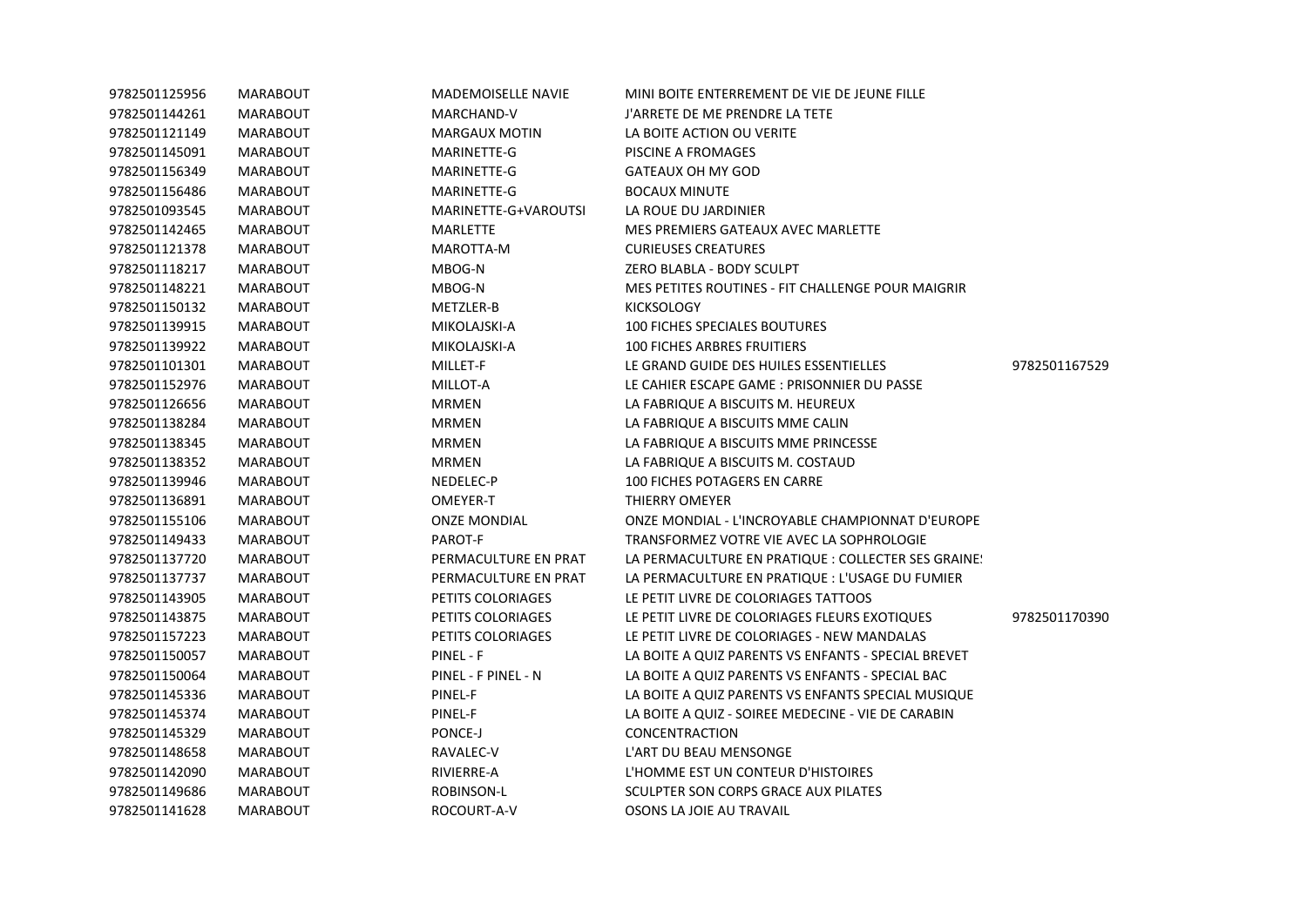| 9782501134071 | MARABOUT        | ROGER-S                 | QU'AVEZ-VOUS A DIRE ?                              |               |
|---------------|-----------------|-------------------------|----------------------------------------------------|---------------|
| 9782501134101 | <b>MARABOUT</b> | SATYA-C                 | ZERO BLABLA YIN-YOGA                               |               |
| 9782501145251 | <b>MARABOUT</b> | SCHEMOUL-C              | LE MANUEL DE L'AFFRANCHI                           |               |
| 9782501157469 | MARABOUT        | STADE 2                 | <b>CAHIER DE VACANCES - STADE 2</b>                |               |
| 9782501095587 | MARABOUT        | SYLBERG-N               | LE GUIDE DES PREMIERS SECOURS POUR NOURRISSONS ET  | 9782501166867 |
| 9782501144230 | MARABOUT        | <b>TARILLON-E</b>       | <b>HACK TON CORPS</b>                              |               |
| 9782501144247 | MARABOUT        | <b>TARILLON-E</b>       | <b>HACK TES EMOTIONS</b>                           |               |
| 9782501134118 | MARABOUT        | T-E                     | ZERO BLABLA CRISTAUX                               |               |
| 9782501149426 | <b>MARABOUT</b> | TESSANDIER-A            | LA REVOLUTION SILENCIEUSE                          |               |
| 9782501157476 | MARABOUT        | THE VOICE               | CAHIER DE VACANCES - THE VOICE                     |               |
| 9782501139199 | <b>MARABOUT</b> | VIDAL-A                 | LES PATISSERIES D'ANNE-SOPHIE                      |               |
| 9782823127553 | <b>PERSEE</b>   | FUNES-NOPPEN-C          | HELENE, SON T-SHIRT VERT POMME                     |               |
| 9782823129687 | <b>PERSEE</b>   | <b>GRELLIER-A</b>       | PAR UNE NUIT D'HIVER                               |               |
| 9782823131673 | <b>PERSEE</b>   | LEONARD-E               | LE VOL DU MAMMOUTH                                 |               |
| 9782380460001 | PETIT A PETIT   | Collectif               | SOIF <sup>[1</sup>                                 |               |
| 9782380460223 | PETIT A PETIT   | Collectif               | SOIF 12                                            |               |
| 9782380460827 | PETIT A PETIT   | Collectif               | SOIF 13                                            |               |
| 9782809664881 | PLAY BAC        | Collectif               | C'EST MON ROBOT CUISEUR QUI L'A FAIT SOUPES        |               |
| 9782809664898 | PLAY BAC        | Collectif               | C'EST MON ROBOT CUISEUR QUI L'A FAIT PLATS DU SOIR |               |
| 9782809664904 | PLAY BAC        | Collectif               | C'EST MON ROBOT CUISEUR QUI L'A FAIT VEGETARIENS   |               |
| 9782700259353 | RAGEOT          | <b>CANO FERNANDEZ-S</b> | LA GUERRE DES 6E A - ALLERGIQUES AUX 6E B          | 9782700278507 |
| 9782700275421 | RAGEOT          | <b>CANO FERNANDEZ-S</b> | LA GUERRE DES 6E A - LES 6E A SE REBELLENT         | 9782700278514 |
| 9782700259377 | RAGEOT          | CANO-S+PABLO DELCIEL    | LA GUERRE DES 6E A - LES 6E B CONTRE-ATTAQUENT     | 9782700278521 |
| 9782700255423 | RAGEOT          | <b>HINCKEL-F</b>        | <b>CONFIDENCES ENTRE FILLES</b>                    | 9782700278354 |
| 9782700254587 | RAGEOT          | RIGAL-GOULARD-S         | QUATRE SOEURS EN DIRECT DU COLLEGE                 | 9782700278323 |
| 9782700254594 | RAGEOT          | RIGAL-GOULARD-S         | <b>QUATRE SOEURS A NEW YORK</b>                    | 9782700278330 |
| 9782700254600 | RAGEOT          | RIGAL-GOULARD-S         | <b>QUATRE SOEURS EN SCENE</b>                      | 9782700278293 |
| 9782700254617 | RAGEOT          | RIGAL-GOULARD-S         | <b>QUATRE SOEURS DANS LA TEMPETE</b>               | 9782700278316 |
| 9782700254624 | RAGEOT          | RIGAL-GOULARD-S         | <b>QUATRE SOEURS EN VACANCES</b>                   | 9782700278347 |
| 9782700254631 | RAGEOT          | RIGAL-GOULARD-S         | <b>QUATRE SOEURS EN COLO</b>                       | 9782700278309 |
| 9782700273021 | RAGEOT          | RIGAL-GOULARD-S         | <b>QUATRE SOEURS EN MER</b>                        | 9782700278286 |
| 9782700257588 | RAGEOT          | SIAMON-S                | LE RANCH DES MUSTANGS - CHEVAL DE FEU              | 9782700278248 |
| 9782700257595 | RAGEOT          | SIAMON-S                | LE RANCH DES MUSTANGS - CHEVAL DE NUIT             | 9782700278255 |
| 9782700257687 | RAGEOT          | SIAMON-S                | LE RANCH DES MUSTANGS - CHEVAL SAUVAGE             | 9782700278262 |
| 9782700257571 | RAGEOT          | SIAMON-S                | LE RANCH DES MUSTANGS - CHEVAL REVE                | 9782700278231 |
| 9782700254563 | RAGEOT          | VALENTE-S               | VIVE LE CE2 PYJAMA PARTY                           | 9782700278446 |
| 9782700254570 | RAGEOT          | VALENTE-S               | VIVE LE CE2 LES SECRETS DE LA RECRE                | 9782700278453 |
| 9782700255553 | RAGEOT          | <b>VALENTE-S</b>        | VIVE LE CE2 LE CROSS DES COPINES                   | 9782700278439 |